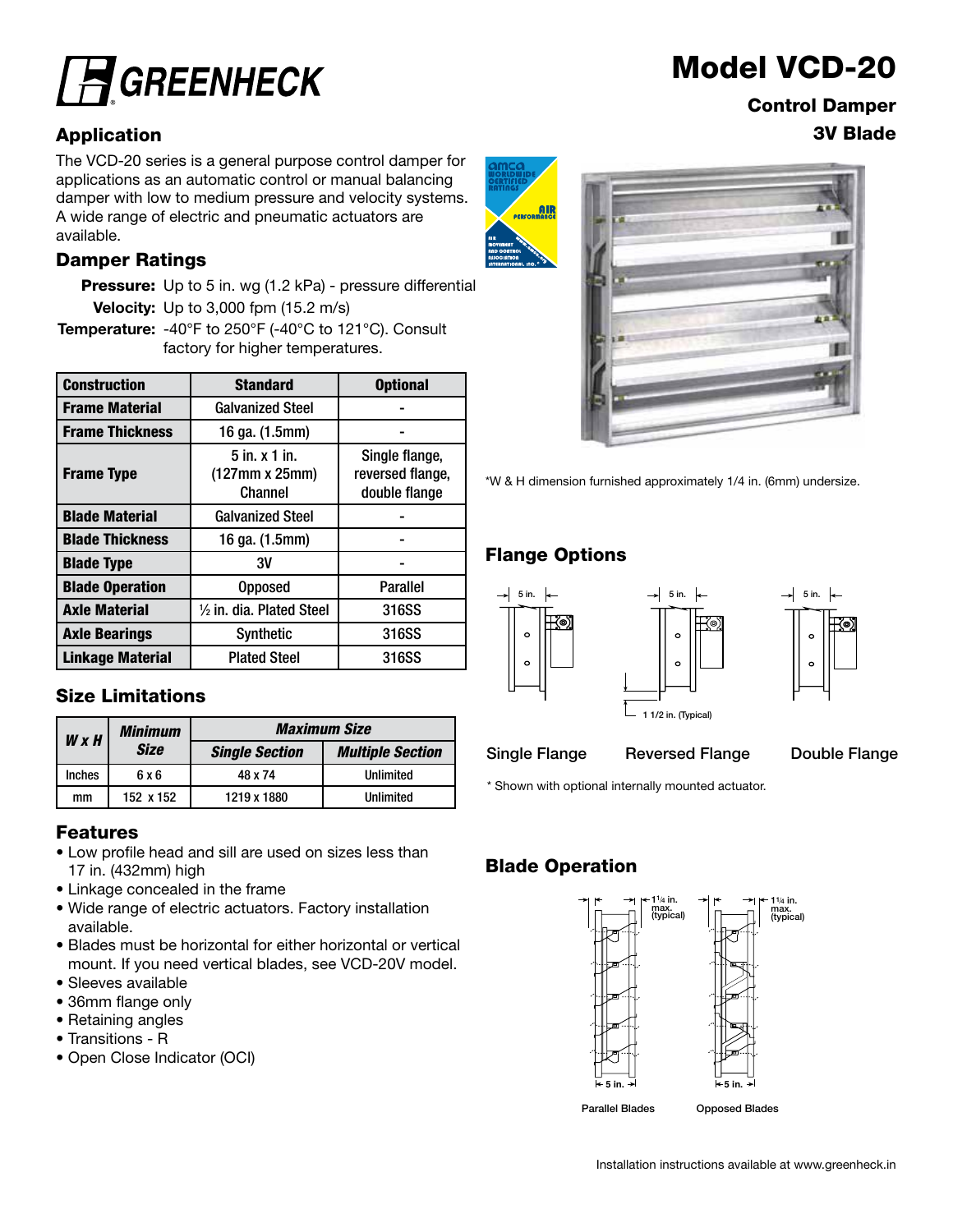## Pressure Drop Data VCD-20

This pressure drop testing was conducted in accordance with AMCA Standard 500-D using the three configurations shown. All data has been corrected to represent standard air at a density of .075 lb/ft<sup>3</sup> (1.201 kg/m<sup>3</sup>).

Actual pressure drop found in any HVAC system is a combination of many factors. This pressure drop information along with an analysis of other system influences should be used to estimate actual pressure losses for a damper installed in a given HVAC system.

### AMCA Test Figures

Figure 5.2 Illustrates a ducted damper exhausting air into an open area. This configuration has a lower pressure drop than Figure 5.5 because entrance losses are minimized by a straight duct run upstream of the damper.



Figure 5.3 Illustrates a fully ducted damper. This configuration has the lowest pressure drop of the three test configurations because entrance and exit losses are minimized by straight duct runs upstream and downstream of the damper.



extremely high entrance and exit losses due to the sudden changes of area in the system.<br>. **Figure 5.5** Illustrates a plenum mounted damper. This configuration has the highest pressure drop because of

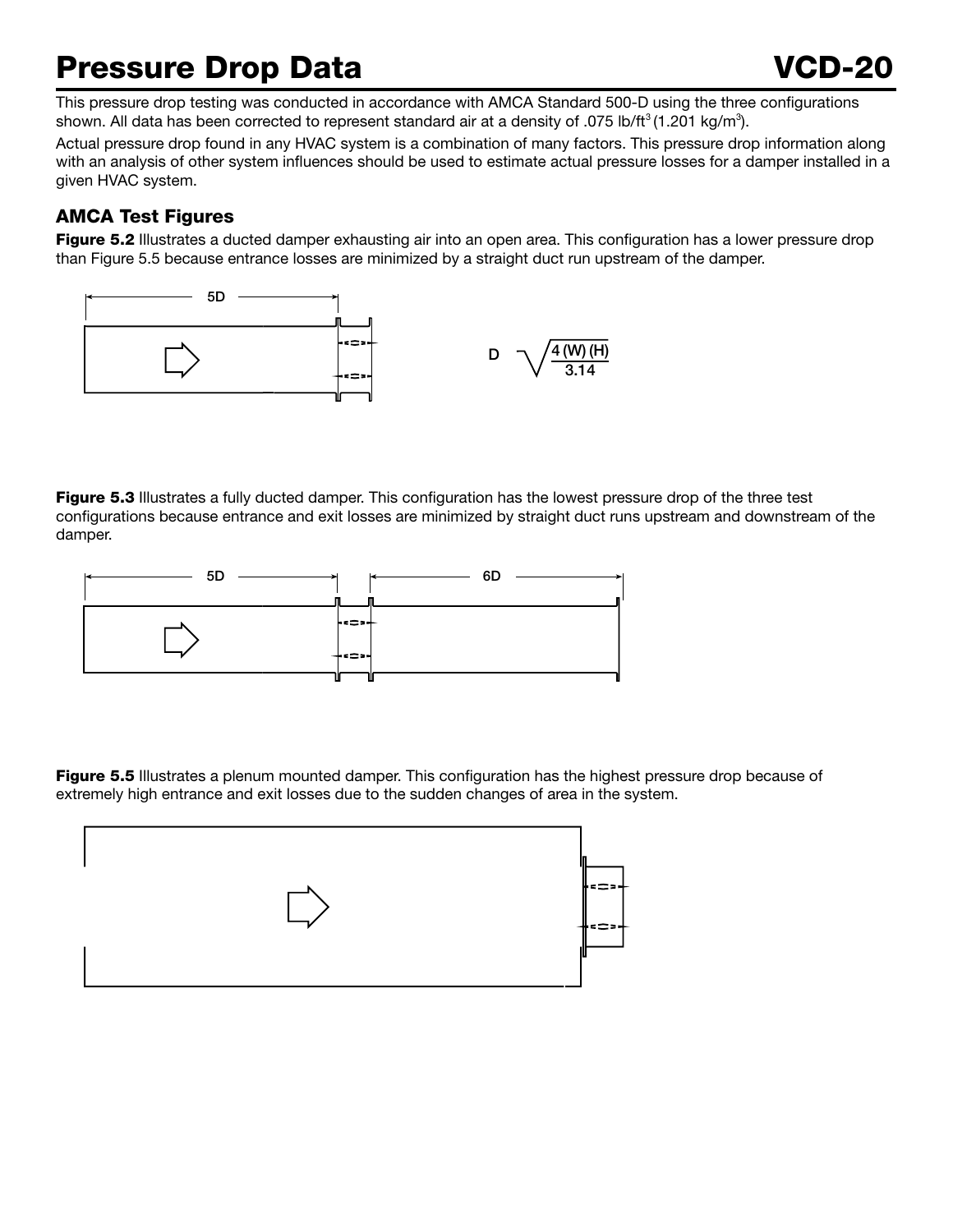### AMCA Certified Pressure Drop Data VCD-20



Greenheck India Private Ltd. certifies that the model VCD-20 shown herein is licensed to bear the AMCA Seal. The ratings shown are based on tests and procedures performed in accordance with AMCA Publication 511 and comply with the requirements of the AMCA Certified Ratings Programs. The AMCA Certified Ratings Seal applies to Air Performance ratings.

#### AMCA 5.2



Velocity (fpm) Pressure Drop<br>(in. wg)

| ity (fpm) | <b>Pressure Drop</b><br>(in. <i>wq</i> ) | Velocity (fpm) | <b>Pressure Drop</b><br>(in. <i>wg</i> ) | Velocity (fpm) | <b>Pressure Drop</b><br>(in. <i>wg</i> ) |
|-----------|------------------------------------------|----------------|------------------------------------------|----------------|------------------------------------------|
| 500       | 0.01                                     | 500            | 0.01                                     | 500            | 0.01                                     |
| 1000      | 0.05                                     | 1000           | 0.03                                     | 1000           | 0.02                                     |
| 1500      | 0.11                                     | 1500           | 0.06                                     | 1500           | 0.05                                     |
| 2000      | 0.19                                     | 2000           | 0.10                                     | 2000           | 0.09                                     |
| 2500      | 0.29                                     | 2500           | 0.16                                     | 2500           | 0.14                                     |
| 3000      | 0.41                                     | 3000           | 0.23                                     | 3000           | 0.19                                     |
| 3500      | 0.55                                     | 3500           | 0.30                                     | 3500           | 0.27                                     |
| 4000      | 0.72                                     | 4000           | 0.40                                     | 4000           | 0.35                                     |

12 in. x 48 in. (305mm x 1219mm)

Velocity (fpm) Pressure Drop (in. wg) 500 0.01 1000 0.04 1500 0.08 2000 0.15 2500 0.22 3000 0.32 3500 0.43 4000 0.56

48 in. x 12 in. (1219mm x 305mm)

| Velocity (fpm) | <b>Pressure Drop</b><br>$(in.$ wg $)$ |
|----------------|---------------------------------------|
| 500            | 0.01                                  |
| 1000           | 0.03                                  |
| 1500           | 0.07                                  |
| 2000           | 0.12                                  |
| 2500           | 0.18                                  |
| 3000           | 0.26                                  |
| 3500           | 0.36                                  |
| 4000           | 0.47                                  |

#### AMCA 5.3

| 5D | 6D<br>м |
|----|---------|
|    |         |
|    | ⊦•⇔⊶    |
|    | ⊦∝⇔⊶    |

5D Velocity (fpm) Pressure Drop 4000 | 0.51 | 4000 | 0.28 | | 4000 | 0.25 12 in. x 12 in. (305mm x 305mm) 24 in. x 24 in. (610mm x 610mm) 36 in. x 36 in. (914mm x 914mm)

| x 12 in. (305mm x 305mm) |                                 | 24 in. x 24 in. (610mm x 610mm) |                                          |  | 36 in. x 36 in. (914mm x 914) |                       |  |
|--------------------------|---------------------------------|---------------------------------|------------------------------------------|--|-------------------------------|-----------------------|--|
| ity (fpm)                | <b>Pressure Drop</b><br>(in.wg) | Velocity (fpm)                  | <b>Pressure Drop</b><br>(in. <i>wq</i> ) |  | Velocity (fpm)                | Pressure D<br>(in. wg |  |
| 500                      | 0.01                            | 500                             | 0.01                                     |  | 500                           | 0.01                  |  |
| 1000                     | 0.03                            | 1000                            | 0.02                                     |  | 1000                          | 0.02                  |  |
| 1500                     | 0.08                            | 1500                            | 0.04                                     |  | 1500                          | 0.03                  |  |
| 2000                     | 0.13                            | 2000                            | 0.07                                     |  | 2000                          | 0.06                  |  |
| 2500                     | 0.20                            | 2500                            | 0.11                                     |  | 2500                          | 0.09                  |  |
| 3000                     | 0.29                            | 3000                            | 0.16                                     |  | 3000                          | 0.13                  |  |
| 3500                     | 0.40                            | 3500                            | 0.21                                     |  | 3500                          | 0.19                  |  |
| 4000                     | 0.51                            | 4000                            | 0.28                                     |  | 4000                          | 0.25                  |  |

| <b>Velocity (fpm)</b> | <b>Pressure Drop</b><br>$(in.$ wg $)$ |
|-----------------------|---------------------------------------|
| 500                   | 0.01                                  |
| 1000                  | 0.02                                  |
| 1500                  | 0.03                                  |
| 2000                  | 0.06                                  |
| 2500                  | 0.09                                  |
| 3000                  | 0.13                                  |
| 3500                  | 0.19                                  |
| 4000                  | 0.25                                  |

12 in. x 48 in. (305mm x 1219mm)

| Velocity (fpm) | <b>Pressure Drop</b><br>(in. <i>wg</i> ) |
|----------------|------------------------------------------|
| 500            | 0.01                                     |
| 1000           | 0.03                                     |
| 1500           | 0.07                                     |
| 2000           | 0.12                                     |
| 2500           | 0.18                                     |
| 3000           | 0.26                                     |
| 3500           | 0.36                                     |
| 4000           | 0.46                                     |

48 in. x 12 in. (1219mm x 305mm)

| Velocity (fpm) | <b>Pressure Drop</b><br>$(in.$ wg $)$ |
|----------------|---------------------------------------|
| 500            | 0.01                                  |
| 1000           | 0.03                                  |
| 1500           | 0.06                                  |
| 2000           | 0.10                                  |
| 2500           | 0.16                                  |
| 3000           | 0.22                                  |
| 3500           | 0.30                                  |
| 4000           | 0.39                                  |
|                |                                       |

#### AMCA 5.5



12 in. x 12 in. (305mm x 305mm) 24 in. x 24 in. (610mm x 610mm) 36 in. x 36 in. (914mm x 914mm)

| Velocity (fpm) | <b>Pressure Drop</b><br>$(in.$ wg $)$ |  |
|----------------|---------------------------------------|--|
| 500            | 0.03                                  |  |
| 1000           | 0.13                                  |  |
| 1500           | 0.30                                  |  |
| 2000           | 0.53                                  |  |
| 2500           | 0.82                                  |  |
| 3000           | 1.19                                  |  |
| 3500           | 1.62                                  |  |
| 4000           | 2.10                                  |  |

|  |  |  |  |  |  | in. x 24 in. (610mm x 610m |  |  |  |
|--|--|--|--|--|--|----------------------------|--|--|--|
|--|--|--|--|--|--|----------------------------|--|--|--|

| ity (fpm) | <b>Pressure Drop</b><br>(in. <i>wg</i> ) | Velocity (fpm) | <b>Pressure Drop</b><br>(in. <i>wg</i> ) | Velocity (fpm) | Pressure D<br>(in. wg |
|-----------|------------------------------------------|----------------|------------------------------------------|----------------|-----------------------|
| 500       | 0.03                                     | 500            | 0.03                                     | 500            | 0.03                  |
| 1000      | 0.13                                     | 1000           | 0.12                                     | 1000           | 0.12                  |
| 1500      | 0.30                                     | 1500           | 0.26                                     | 1500           | 0.28                  |
| 2000      | 0.53                                     | 2000           | 0.47                                     | 2000           | 0.50                  |
| 2500      | 0.82                                     | 2500           | 0.75                                     | 2500           | 0.78                  |
| 3000      | 1.19                                     | 3000           | 1.04                                     | 3000           | 1.12                  |
| 3500      | 1.62                                     | 3500           | 1.41                                     | 3500           | 1.53                  |
| 4000      | 2.10                                     | 4000           | 1.90                                     | 4000           | 2.00                  |

| ssure Drop<br>$(in.$ wg $)$ | Velocity (fpm) | <b>Pressure Drop</b><br>$(in.$ wg $)$ |
|-----------------------------|----------------|---------------------------------------|
| 0.03                        | 500            | 0.03                                  |
| 0.12                        | 1000           | 0.12                                  |
| 0.26                        | 1500           | 0.28                                  |
| 0.47                        | 2000           | 0.50                                  |
| 0.75                        | 2500           | 0.78                                  |
| 1.04                        | 3000           | 1.12                                  |
| 1.41                        | 3500           | 1.53                                  |
| 1.90                        | 4000           | 2.00                                  |

12 in. x 48 in. (305mm x 1219mm)

| Velocity (fpm) | <b>Pressure Drop</b><br>$(in.$ wg $)$ |  |
|----------------|---------------------------------------|--|
| 500            | 0.03                                  |  |
| 1000           | 0.12                                  |  |
| 1500           | 0.27                                  |  |
| 2000           | 0.47                                  |  |
| 2500           | 0.75                                  |  |
| 3000           | 1.07                                  |  |
| 3500           | 1.45                                  |  |
| 4000           | 1.91                                  |  |

#### 48 in. x 12 in. (1219mm x 305mm)

| <b>Velocity (fpm)</b> | <b>Pressure Drop</b><br>(in. <i>wg</i> ) |
|-----------------------|------------------------------------------|
| 500                   | 0.03                                     |
| 1000                  | 0.12                                     |
| 1500                  | 0.28                                     |
| 2000                  | 0.49                                     |
| 2500                  | 0.77                                     |
| 3000                  | 1.12                                     |
| 3500                  | 1.53                                     |
| 4000                  | 2.01                                     |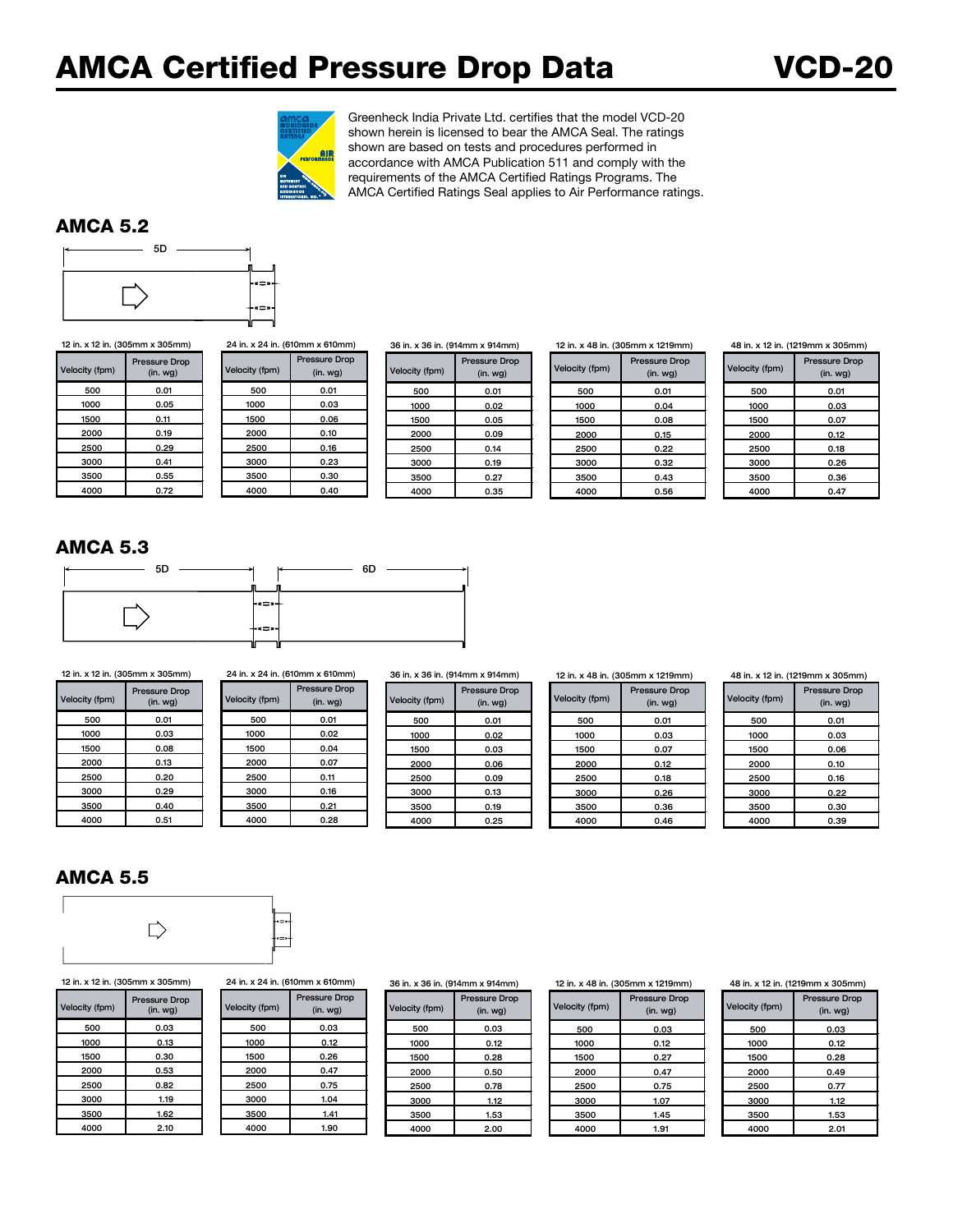## .2

## **Application Data**

Leakage testing was conducted in accordance with **Velocity Limitations** AMCA Standard 500-D and is expressed as cfm/ft2 of damper face area. All data has been corrected to represent standard air at a density of 0.075 lb/ft $^3$  (1.204 kg/m $^3$ ).



#### Space Envelopes

On dampers less than 18 in. (457mm) high, actuators may also require clearances above and/or below the damper frame. "B" and "T" dimensions are worst case clearance requirements for some dampers less than 18 in. (457mm) high. All damper sizes under 18 in. (457mm) high do not require these worst case clearances. If space availability above or below the damper is limited, each damper size should be individually evaluated.





|                                                                                             | <b>Height</b>     |             | B               |    |
|---------------------------------------------------------------------------------------------|-------------------|-------------|-----------------|----|
| <b>Actuator Type/Model</b>                                                                  | Inches (mm)       | Inches (mm) |                 |    |
| AFBUP (-S) and FSNF Series, Belimo<br>MSxx20 Series, Honeywell; 33x-2976<br>Series, Siemens | $≥6$ to <10       |             | $12\frac{3}{4}$ | 6  |
|                                                                                             | $>10$ to $< 18$   |             |                 | 6  |
|                                                                                             | $\geq 18$         |             |                 | 10 |
| FSLF, LF and TFB Series, Belimo                                                             | $>6$ to $< 10$    |             | $3\frac{1}{2}$  | 6  |
|                                                                                             | $\geq 10$         |             |                 |    |
| MSxx04 & MSxx09 Series, Honeywell                                                           | $\geq 6$ to $< 9$ |             | $4\frac{3}{4}$  |    |
|                                                                                             | $\geq 9$          |             |                 |    |
| <b>MS75xx Series, Honeywell</b>                                                             | $>6$ to $< 10$    |             | $12\frac{3}{4}$ | h  |
|                                                                                             | $≥10$ to <18      |             |                 | n  |
|                                                                                             | $\geq 18$         |             |                 | h  |